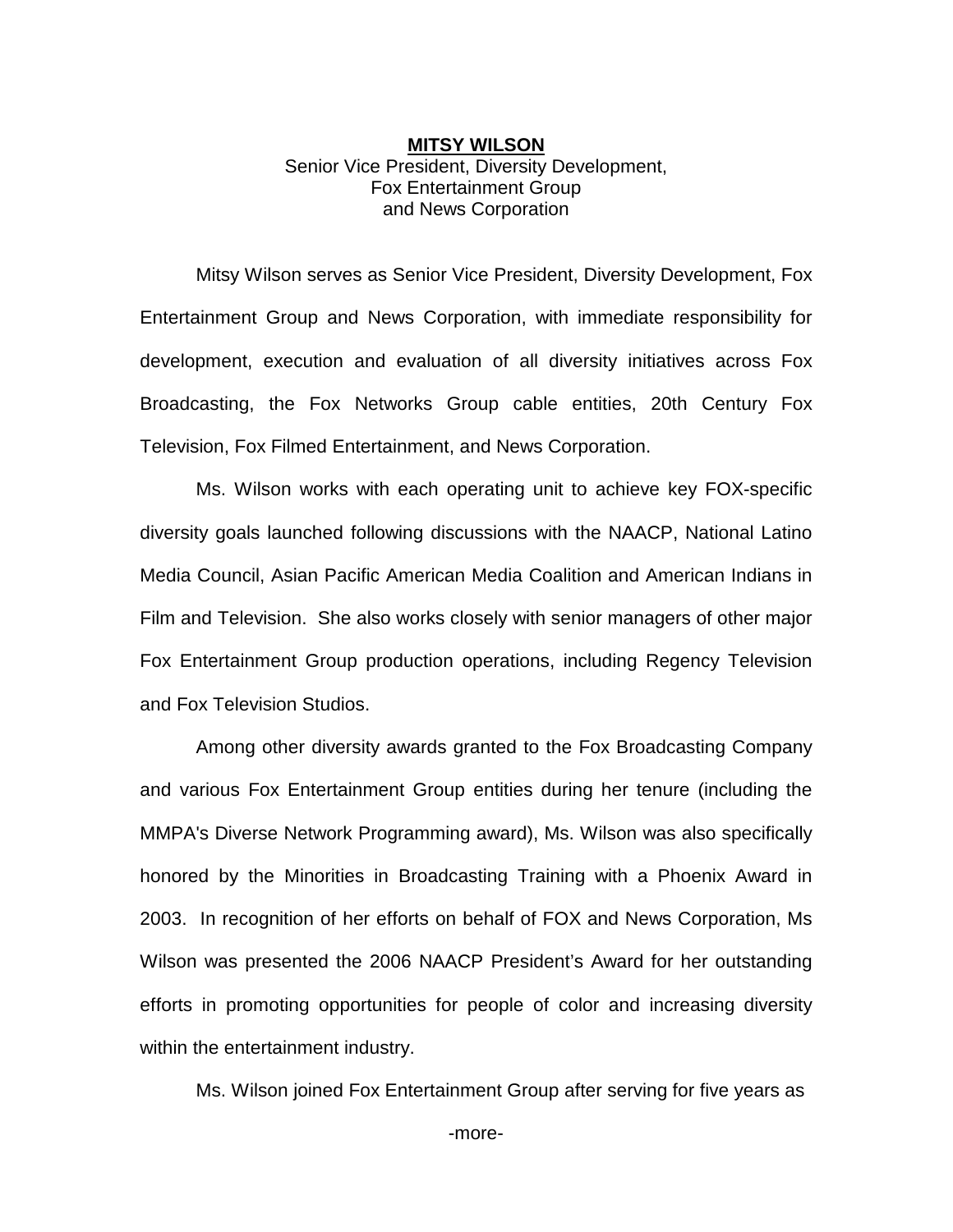## **MITSY WILSON BIO – Page 2**

Times-Mirror Company's top diversity executive. A 20-year management and strategic operations veteran, she served as Vice President, Leadership and Organizational Development, Diversity, for Times-Mirror Co., while also supervising its METPRO.biz corporate recruitment and retention efforts.

During her time at Times-Mirror, she worked extensively with senior management across all divisions on diversity initiatives; improved field operations; designed job rotation strategies and increased college internship programs; and established and executed multi-tiered corporate and operational training programs and executive workshops, among other activities.

Ms. Wilson joined Times-Mirror Co.'s corporate headquarters after a seven-year stint at Times-Mirror Cable Television, overseeing that leading broadband operator's recruitment, career development and retention of people of color. She joined Times-Mirror Cable as Manager, Management and Development, in 1988 after serving as Director, Training and Customer Relations, for Houston-based Continental Airlines. While there, she orchestrated a comprehensive training and cultural assimilation program to account for a merger of four major airlines, operating 1,700 daily flights and impacting more than 11,000 staff across the nation. She went to Continental two years earlier, when it acquired her prior employer, New York Airlines, for which she served as Manager, Training and Customer Relations.

Before that, Ms. Wilson was Director, Counseling and Special Projects, for

-more-